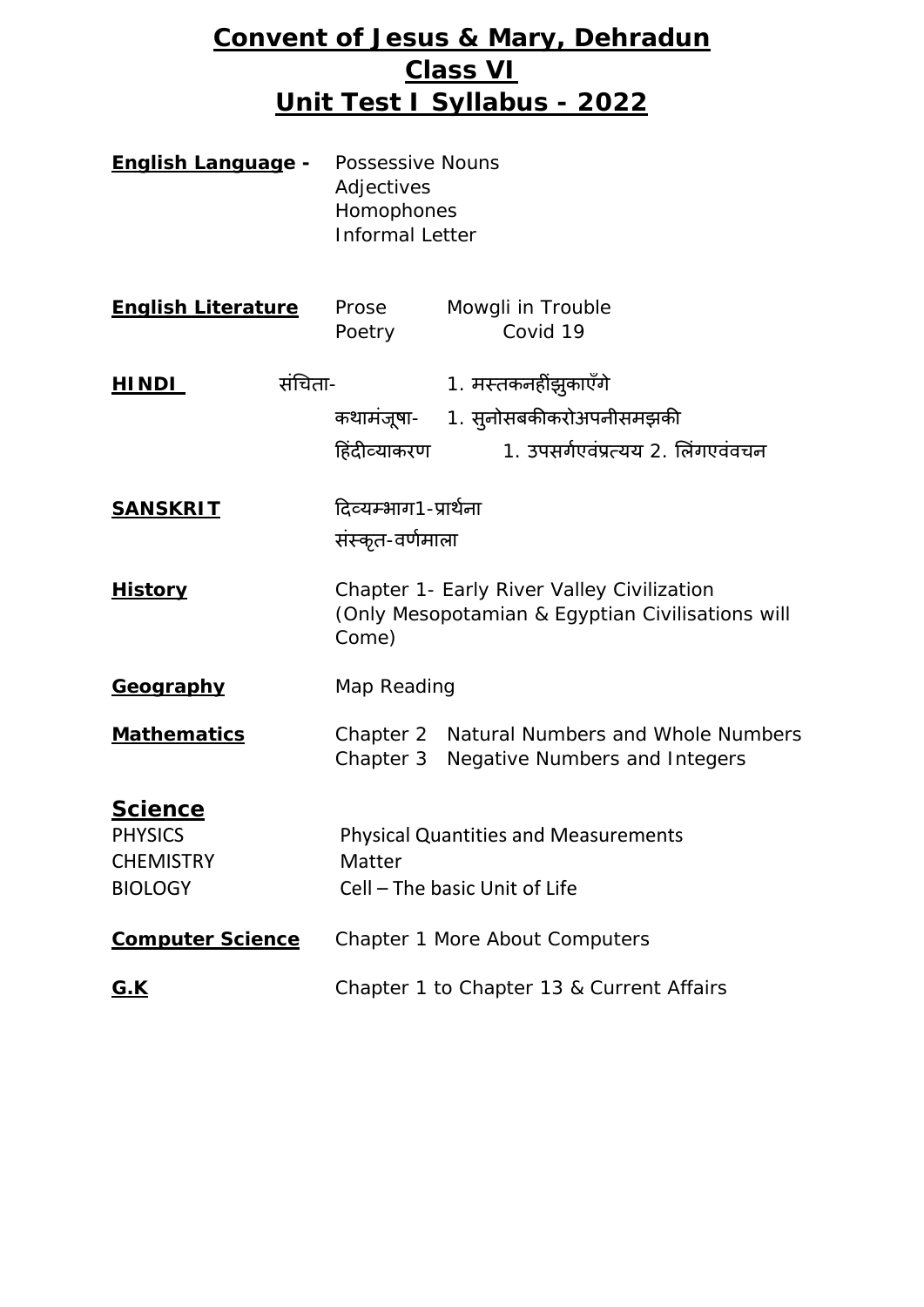#### CONVENT OF JESUS AND MARY, DEHRADUN SYLLABUS UT 1- CLASS VII (7)

#### **ENGLISH I**

- 1. Informal letter
- 2. Adjectives
- 3. Pronouns
- 4. Idioms(page-152,153)

#### **ENGLISH II**

Gem's English Reader

- 1. The Selfish Giant (story)
- 2. Govinda's Disciple (poem)

#### **HINDI**

सं�चता-

Chapter 1: इतने ऊँचे उठो

कथा मंजूषा -

Chapter 1: श्रम ह� पुण्य

हिंदी व्याकरण-

उपसर्ग एवं प्रत्यय

�लंग एवं वचन

#### **MATHS**

Chapter 1: Integers Chapter 2: Rational Numbers

#### **HISTORY**

Chapter 1. Transition of Europe from the Ancient to the Medieval

#### **GEOGRAPHY**

Chapter :Atmosphere

#### **SCIENCE**

Physics Chapter 1: Physical quantities and measurement Biology Chapter 1: Tissues **Chemistry** Chapter 1: Matter and its composition

#### **COMPUTERS**

Chapter 1: Computer System

#### **SANSKRIT**

दिव्यम भाग-2-

प्राथर्ना

वार्तालाप:

### **GK**

1. Chapter 1 to Chapter 14

2. CurrentAffairs of 2021 and 2022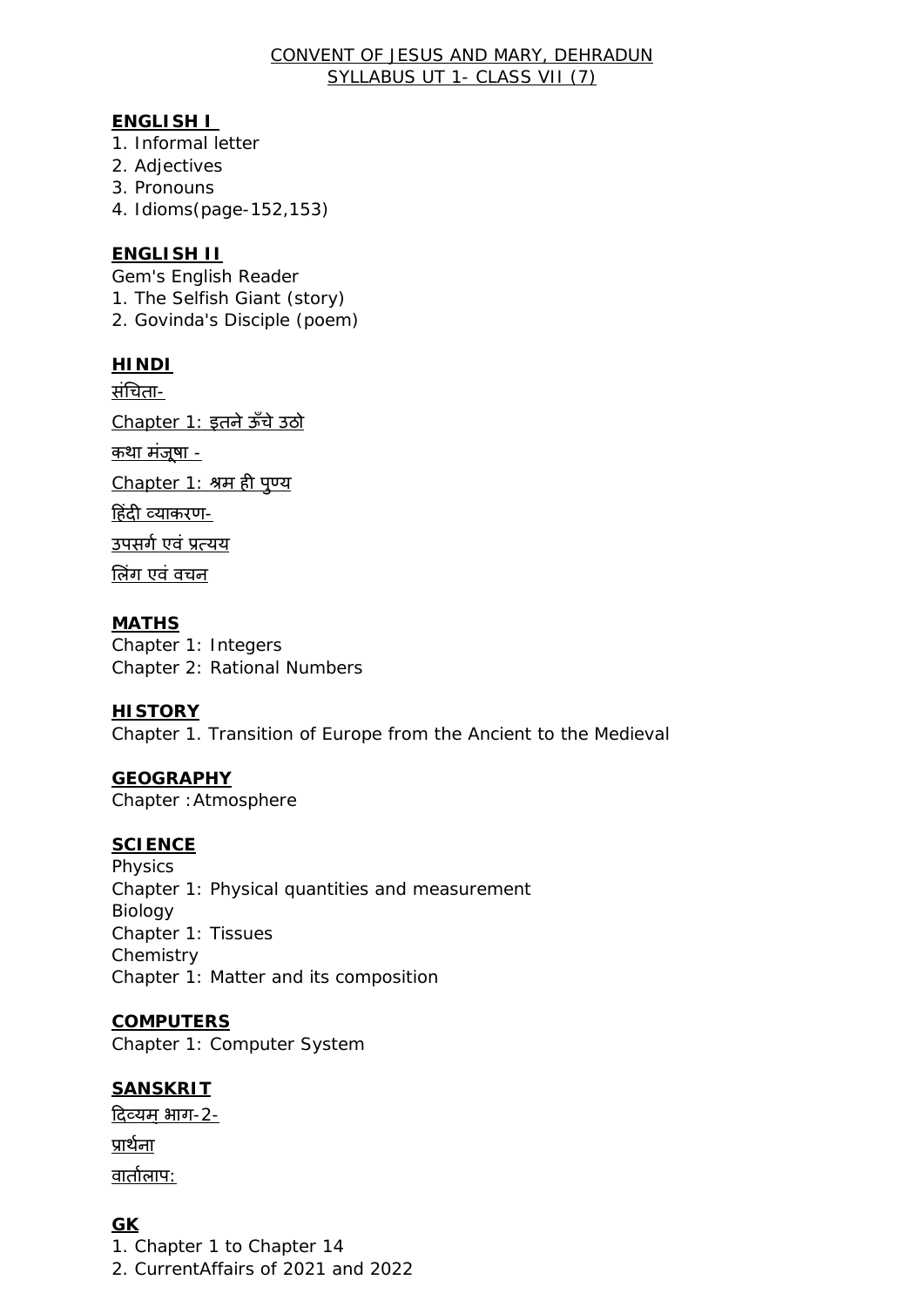### CONVENT OF JESUS AND MARY, DEHRADUN SYLLABUS OF CLASS – VIII (ACADEMIC SESSION 2022- 2023)

#### **English Language** 1. Notice

- 2. Email
- 3. Nouns
- 4. Pronouns
- 5. Adjectives

#### English Literature 1. The Adventure of the Blue Carbuncle

2. The Lake Isle of Innisfree

#### **Hindi**

- 1-Pustak- Sanchita Chapter 1-Matribhumi (Kavita)
- 2-Pustak–Katha Manjusha -8
- Chinta Chita Samaan
- 3-pustak- Viva Hindi Vyakarana –8
- 1-Ling &Vachan
- 2-Upsarg– Pratyay

#### Sanskrit

- Pustak Divyam-8
- Prarthana
- Lesson- 1 SwasthyaivDhanam

#### **History/Civics**

- 1. The Modern World : A period of Transition
- 2. Growth of Nationalism

#### **Geography**

1. Population Dynamics

#### **Mathematics**

- 1. Rational Numbers
- 2.Exponents

#### **Physics**

1. Matter

#### **Chemistry**

- 1. Matter
- 2. Language of Chemistry (Till page # 60)